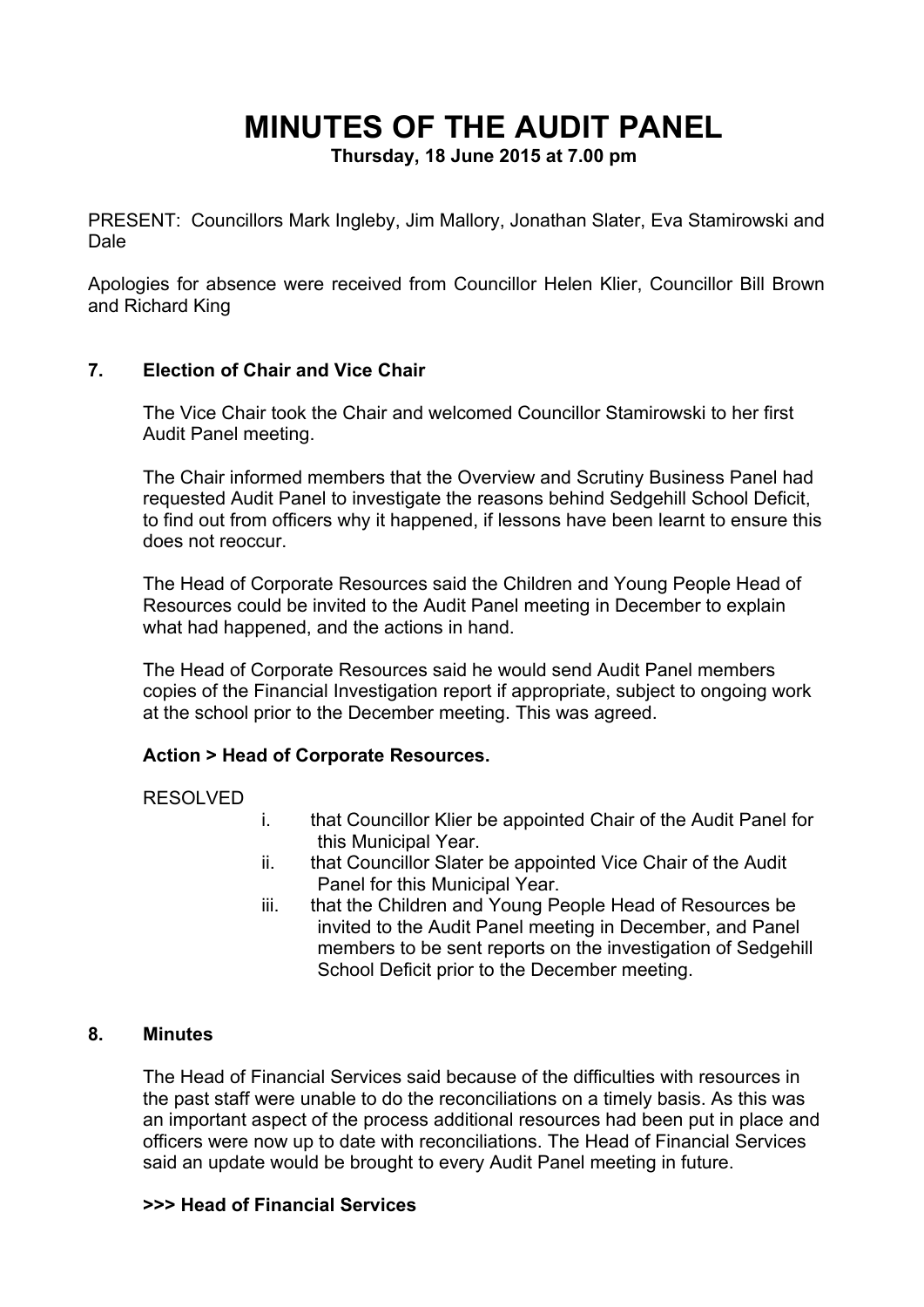RESOLVED that the Minutes of the meeting of the Panel held on 19 March 2015, which was open to the press and public, be confirmed and signed as a true record of the proceedings, subject to it be noted that at their last meeting Audit Panel had agreed to receive an update on reconciliations on accounts at every Audit Panel meeting.

#### . **9. Declarations of Interest**

None received.

# **10. Audit Plan 2014-15**

The report was introduced by Darren Wells, Director, Grant Thornton. He informed the Panel that it was still in draft and subject to additions and changes. He told Panel members Grant Thornton had outlined the significant risks of material misstatement which have been identified.

Darren Wells stated they had concerns about reconciliations of accounts but the issue had now been addressed. Concerns were also raised about the incomplete internal audit on core financial systems of the Council. Officers said the work took longer to complete because of the transition and following the end of the internal audit contract. It was noted that the general ledger system had now been upgraded and work was now being finalised on the general audit ledger.

Paul Dale asked if the Ledger upgrade had been done without Internal Audit Assurance, and was told this was the case. Paul Dale said this was unusual. Jamie Bewick said they had raised this issue within the report. The Head of Corporate Resources said this had been covered by Grant Thornton, there was ongoing debate about audit coverage to minimise duplication and there was an ongoing discussion in the partnership for the finance system as to how the systems internal audit, could be done once and for all, rather than by each Borough, and this should be resolved soon.

Councillor Mallory said it would be sensible to address this issue before any future changes in the Council, bearing in mind the budget strategy was stipulating a rise in partnership work with other boroughs. Councillor Mallory asked who was responsible to ensure this work was done, and was told the Joint Management Board of the 6 boroughs, which meets every week.

Paul Dale asked whether there was a lead officer in the partnership for the shared service provision, and was told that currently the lead officer was the executive Director of Resources in Brent, and the lead officer was a rotational responsibility.

The Chair asked for an update at the September meeting of the Panel, and was told it would be included in the Annual Assurance Report.

# **Action > Head of Corporate Resources**

RESOLVED that the report be noted.

# **11. Pension Fund Audit Plan 2014-15**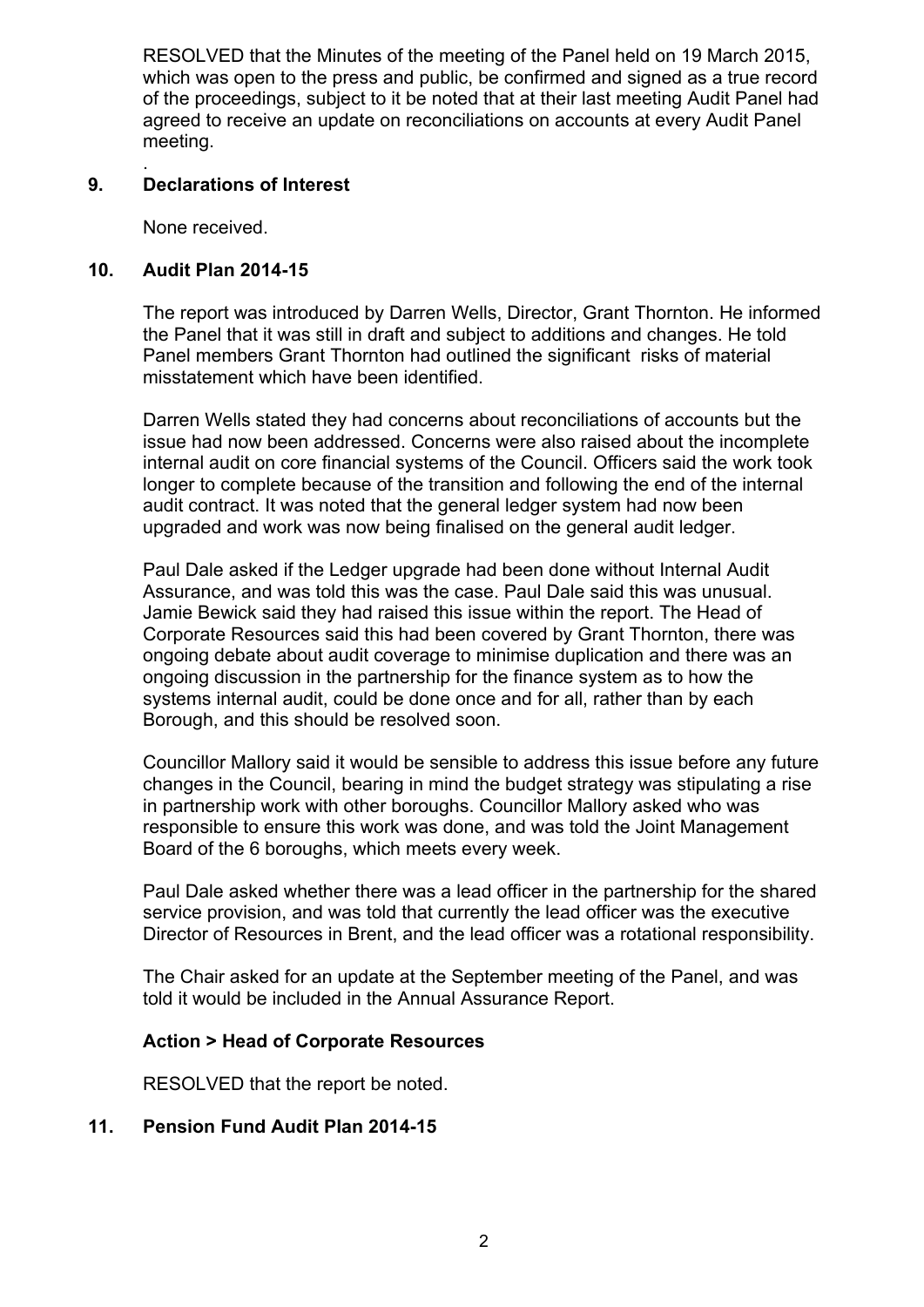Darren Wells introduced the report. Councillor Ingleby asked for an explanation of a level 3 investment, and was they were investments which the valuation was dependent on the vehicle e.g. hedge funds. It was noted that they were more risky because it was difficult to get an accurate valuation.

RESOLVED that the report be noted.

#### **12. Pre Audit Statement of Accounts 2014/15**

The Head of Financial Services introduced the report.

Paul Dale asked for confirmation that the accounts were not final, this was confirmed. He said he had noted some inconsistencies in the figures, officers said these have been corrected. The Head of Financial Services said the valuation of Assets had been problematic over the past 2 years as the Council had received late and inconsistent valuations from the previous Contractor. The Council now have a new Contractor and the valuation had been delivered in a more timely manner, and officers were happy with the outcome. It was also noted that the Asset Register was now up to date.

Councillor Ingleby said Members were keen to see the Asset Register completed and functional, and asked when this would be done. The Group Finance Manager-Core Accounting said it was almost finished, and virtually 100% accurate.

Paul Dale commented that according to the figures on pages 57 and 62 it seemed as if the general fund reserve had gone up instead of down, and asked why. The Head of Financial Services explained that £3.9m was held back throughout the year as part of the base budget for risks and pressures which officers could not quantify earlier in the process but knew would emerge in time. He added that the General Fund Balance position was separate, and the Executive Director for Resources and Regeneration took the decision to increase this to 2.5% of the total Net Budget Requirement and Dedicated Schools Grant.

Paul Dale asked what the Council's overall overspend was in the financial year, and was told £5.2m. He said this should have brought the balance from£12m to £6.8m, and asked how the balance got to £13m. The Head of Financial Services explained that officers looked at the reserves position taking into account various things that had been earmarked, find out where money was needed and make a decision accordingly. Paul Dale said this was a prudent approach. The Head of Financial Services said these figures were being reviewed constantly throughout the year.

Paul Dale said he noted the Pensions Reserve showed a substantial shortfall, and asked whether this fund was separate. The Group Finance Manager- Core Accounting said the Pensions Reserve was part of the overall General Fund. He added that for the last 5/6 years officers had been required to show the full impact of the Pensions Fund deficit, although it had been partly dealt with by the increase in employer and employee contributions.

RESOLVED that the report be noted.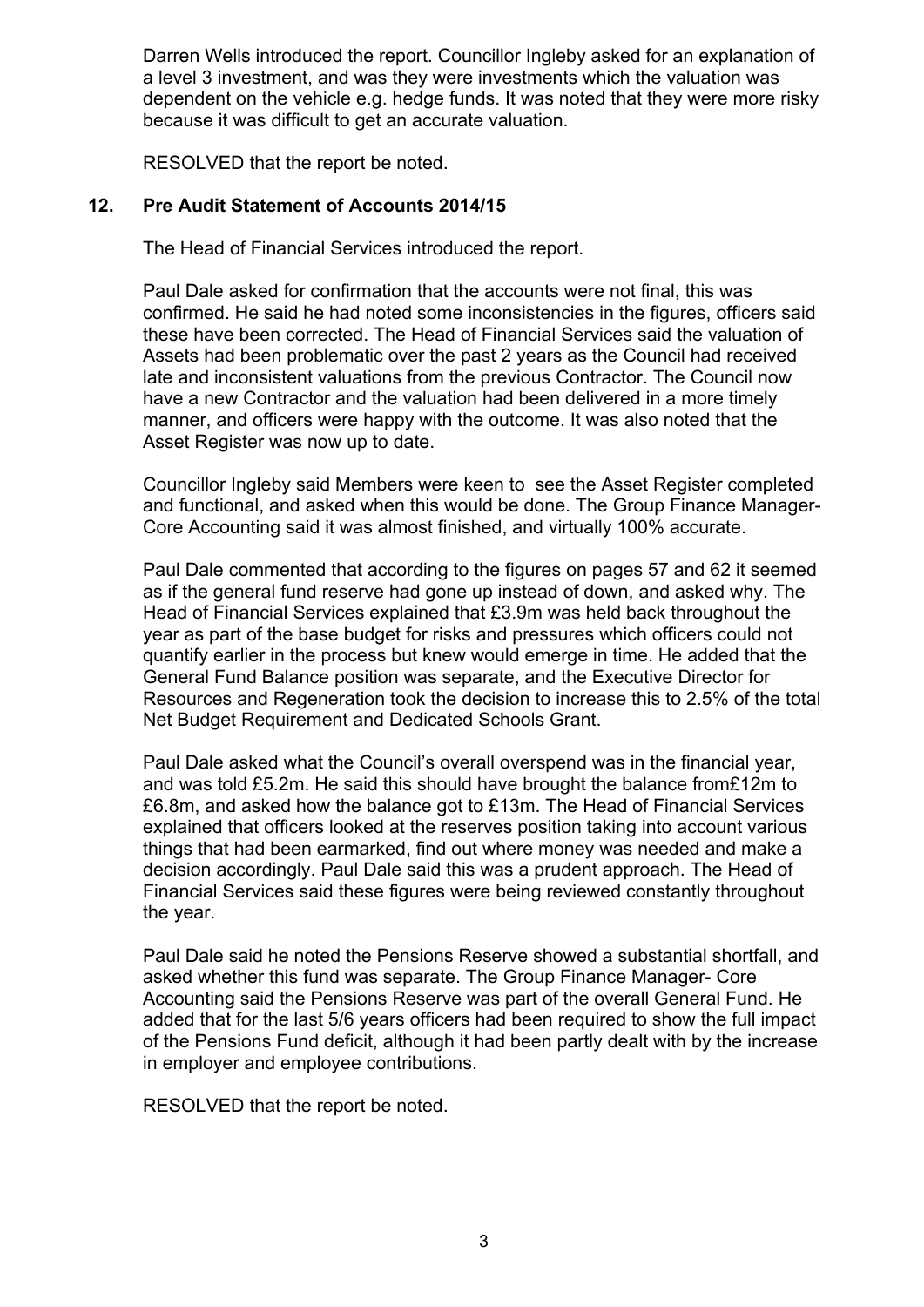# **13. Annual Assurance Report**

The Head of Corporate Resources introduced the report, and apologise for it being late, this was to enable the fullest position on the core financial audits to be presented.

Councillor Stamirowski said as she was new to the Panel, it would be useful if someone could explain what the Assurance Report entails, and its importance. The Internal Audit Contract Manager said she would send a briefing to Councillor Stamirowski.

## **Action > Internal Audit Contract Manager**

Councillor Ingleby asked whether there had been further information on the Commissioning and Procurement Board. and was told the new European Regulations that came into being in February this year was to ensure transparency in public sector procurement. It was noted that the Board would focus on embedding a three gateway process of challenge and monitoring. Councillor Ingleby said the Public Accounts Select Committee would be interested to know more about this.

The Head of Financial Services stated that the Panel had agreed to have a biannual internal audit of risk management, this was due next year. He asked whether Panel Members would like to review this decision. The Head of Corporate Resources said officers were constantly checking to ensure that risk management was working well. He added that this was considered part of the audit plan, and a report could be done for the Panel before the decision was made about going back to annual reporting process.

The Chair asked Panel members what they required, it was agreed this arrangement would be reviewed in future.

RESOLVED that:

- i. the report be noted.
- ii. Panel members would review the frequency of the risk management report in future.

#### **14. Internal Audit Update Report**

The Head of Corporate Resources Introduced the report.

Councillor Ingleby asked whether paragraph 9.5 was referring to Croydon as opposed to Greenwich this confirmed. Councillor Mallory said he was very pleased to see the Executive Summary, as it was easier to understand. He commented that the Internal Audit Charter was useful, and served as a very good starting point. Councillor Mallory thanked officers for the report.